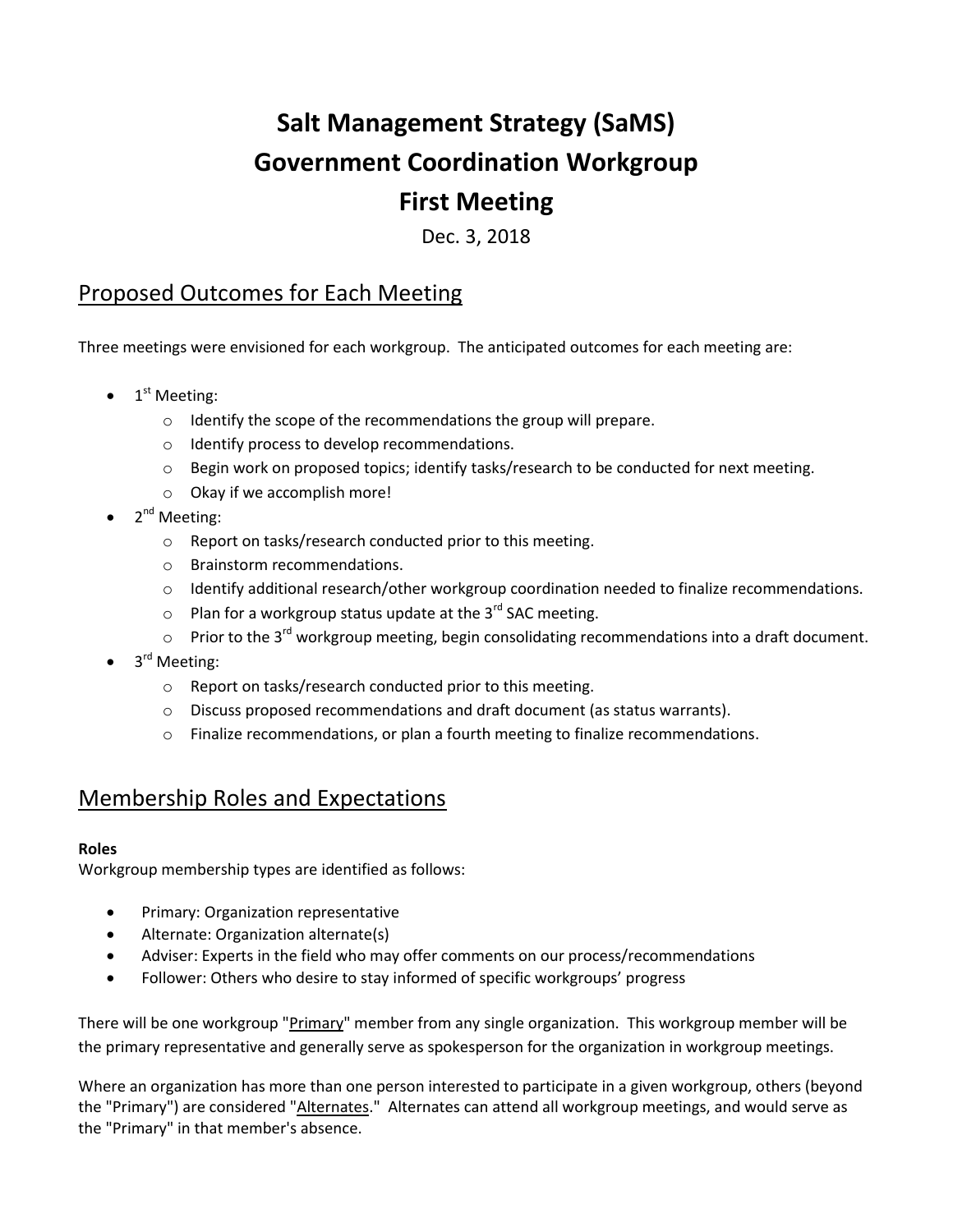Alternates should limit their speaking in meetings to ensure that primary members who wish to contribute are able to. However, alternates should not feel unable to contribute important facts and perspectives that will contribute to the workgroups' deliberations. Rather, they should be alert to avoid limiting the participation of other primary workgroup members (i.e., smaller organizations/individuals).

## **Expectations**

To foster efficient substantive dialogue in workgroup meetings, members are expected to review materials DEQ sends in advance of meetings and be ready to provide feedback for discussion during meetings. DEQ will aim to send materials out at least one-week ahead of the meeting date. To ensure accurate meeting records, members are also asked to review and provide comments on meeting summaries sent by DEQ following each workgroup meeting.

## Workgroup Purpose

The Government Coordination workgroup will focusits discussions on effective government coordination related to pursuing the specific SaMS goals and objectives.

# Scope of the Workgroup

## **DEQ's Proposal** *(Potential revisions in italics, per SAC member comments below)*

This workgroup will be asked to discuss and offer recommendations for areas such as:

- Folding SaMS into existing government processes/operations
	- o Impacts from proposed actions on existing programs/ordinances/initiatives
	- o MS4 Permits *(see cautionary comment below)*
	- o Other Watershed Restoration/Action plans
	- o Government Road and Property Management contracts/operations
- *Fostering improved coordination among local governments (including schools and parks) in Northern Virginia for winter maintenance activities*
- *Informing and engaging MW COG agencies, local government officials, and elected leaders in SaMS development*
- Funding options/sources for implementation

| Response                 | <b>Additional Feedback</b>                                                                 |
|--------------------------|--------------------------------------------------------------------------------------------|
| This meets my            | I still echo my previous comments that this project should not be defined just to Northern |
| expectations             | Virginia but rather to the whole State.                                                    |
| I would like to see the  | Coordinating with county governments in Northern Virginia (Arlington, Fairfax, Loudon,     |
| following also addressed | Fauquier, etc)                                                                             |
|                          | I could see other workgroups' efforts meshing with this one. For example, the legislative  |
| I would like to see the  | aspects from Workgroup #2, and the elected official and public education aspects from      |
| following also addressed | Workgroup #3. Hopefully through the steering committee they'll be the ability to cross-    |

#### **SAC Feedback**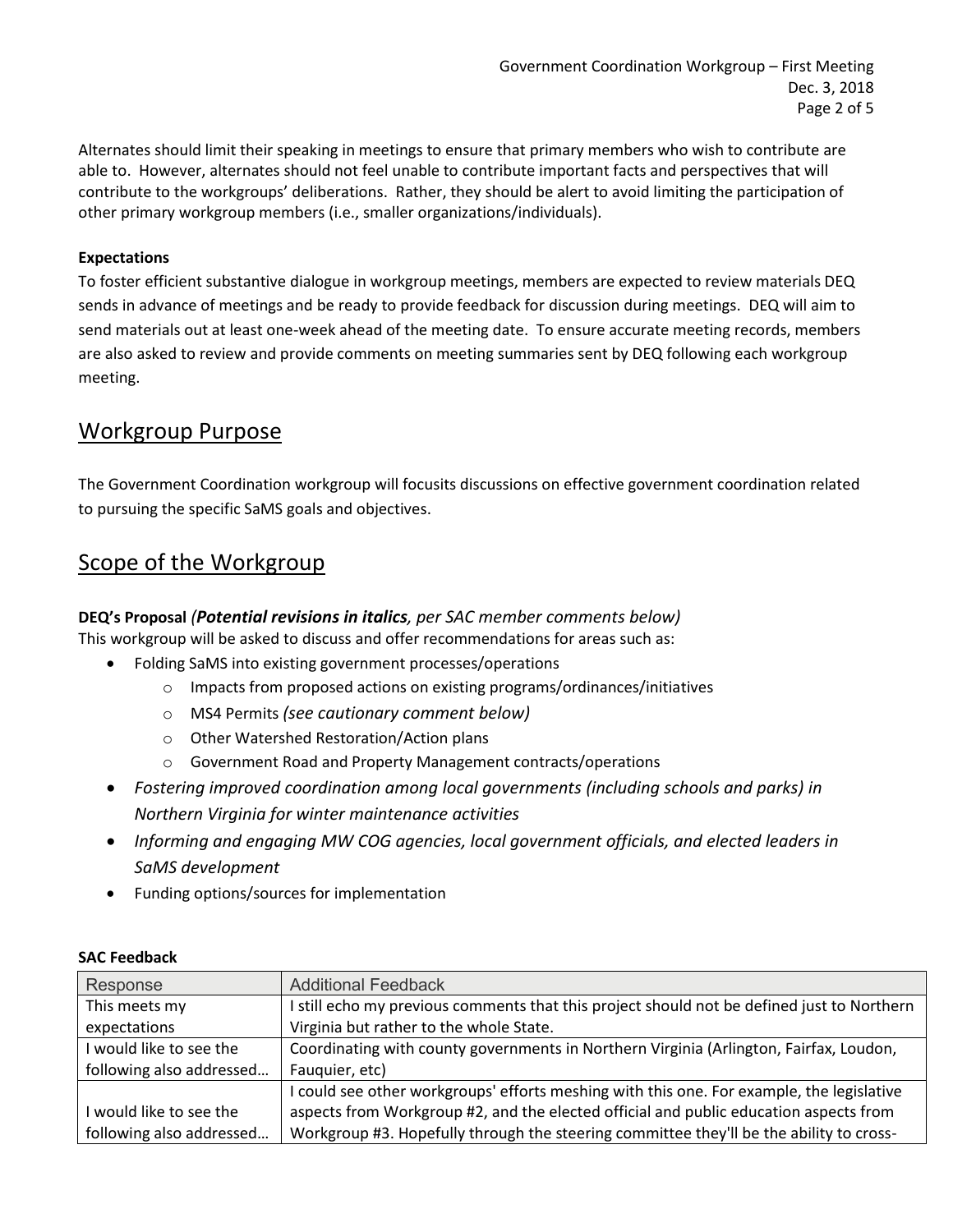|                             | collaborate or to rotate issues to other workgroups for their deliberation.              |
|-----------------------------|------------------------------------------------------------------------------------------|
|                             | Include in MWCOG agencies; Forwarding copies of the SaMS Workgroup process and           |
|                             | materials to local government officials so they can follow progress. Somewhat surprised  |
| I would like to see the     | that staff members from local elected official offices are not included in this valuable |
| following also addressed    | effort.                                                                                  |
| I would like to see the     |                                                                                          |
| following also addressed    | strengthening current regs, standards and enforcement                                    |
| I would like to see the     | Where do School Systems fit into this? Where do Park properties fit into this (National  |
| following also addressed    | Park Service, Northern Virginia Regional Park Authority, Fairfax County Park Authority?) |
|                             | MS4. That process already exists and allows for adaptive, iterative management for the   |
|                             | permittee to meet its WLA. It is not likely that the SAMS will be maintained as a living |
|                             | document with timely updates to adjust and adapt to advances in technology, BMPs,        |
|                             | weather-tracking and forecasting. It will likely be out-of-date the day it is published. |
| I would not like to see the | Therefore, the SAMS should serve as guidance for practitioners, rather than a regulatory |
| following addressed         | mechanism.                                                                               |
|                             |                                                                                          |

## **Additional Feedback:**

- Government employers' policies about snow days and PSA content to inform the public, etc.
- **Additional DEQ thoughts:**
	- MS4 Action Plan templates

## Resources To Consider For Developing Our Recommendations

SaMS Workgroup Meeting Highlights: to consider areas warranting better government coordination [https://www.deq.virginia.gov/Portals/0/DEQ/Water/TMDL/SaMS/MeetingMaterials/GCwg/Meeting1/SaMS\\_IP\\_G](https://www.deq.virginia.gov/Portals/0/DEQ/Water/TMDL/SaMS/MeetingMaterials/GCwg/Meeting1/SaMS_IP_GCWG_WrkgrpMtgHighlights.pdf) [CWG\\_WrkgrpMtgHighlights.pdf](https://www.deq.virginia.gov/Portals/0/DEQ/Water/TMDL/SaMS/MeetingMaterials/GCwg/Meeting1/SaMS_IP_GCWG_WrkgrpMtgHighlights.pdf)

City of Toronto Salt Management Plan: See Section 4: consistent multi-jurisdictional reporting https://www.toronto.ca/wp-content/uploads/2017/11/9111-Salt-Management-Plan\_2016\_Summary.pdf

Clear Roads: see pp. 44, Emergency Management Assistance Compact (EMAC) [http://clearroads.org/wp-content/uploads/dlm\\_uploads/0537\\_2015-Clear-Roads-Best-Practice-Guide-WEB.pdf](http://clearroads.org/wp-content/uploads/dlm_uploads/0537_2015-Clear-Roads-Best-Practice-Guide-WEB.pdf)

Federal Emergency Management Agency: Incident Command System Information Resources Webpage <https://training.fema.gov/emiweb/is/icsresource/>

Virginia Department of Emergency Management: Winter Weather Preparedness <http://www.vaemergency.gov/prepare-recover/threat/prepare-recover/threats/winter-weather/>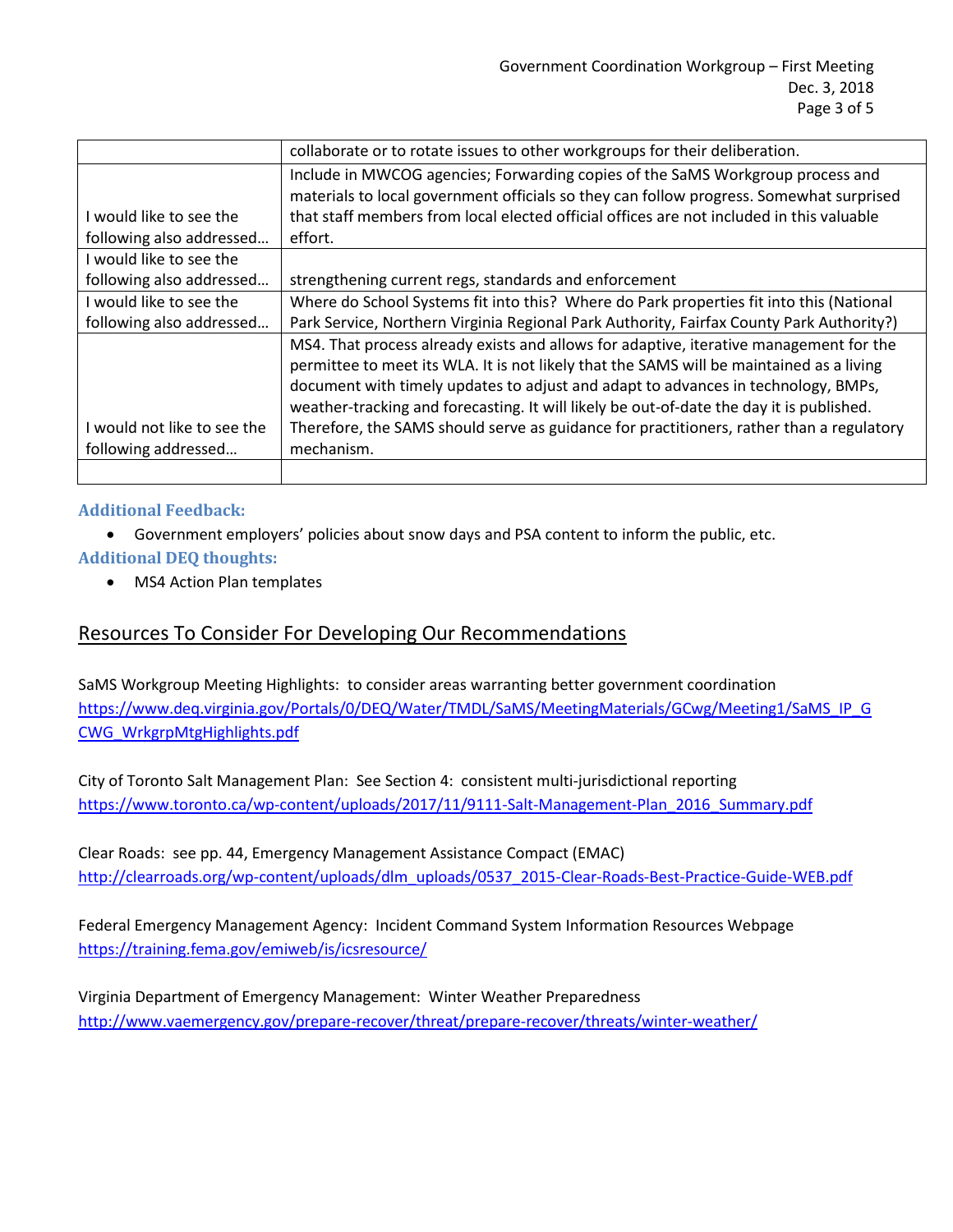## Guiding Questions:

## **Welcome and Introduction**

1. Briefly introduce yourself, including the organization you represent and your interest in participating on this workgroup.

## **Member Expectations**

2. Are there any questions or concerns on the roles and expectations for members, alternates, and DEQ and ICRPB as summarized above in this handout?

## **Purpose and Scope**

- 3. Does the scope, as outlined in the handout, adequately address your interests and/or needs? *(Note potential revision in italics, from SAC member written feedback on proposed workgroups scopes.)*
- 4. What, for you, will be the most useful outcome from this effort?

## **Content Areas for Recommendations**

- 5. Should the recommendations we develop address or include:
	- Local Government coordination, inclusive of schools and parks?
	- Metro Washington regional coordination?
	- Coordination between local governments and State Agencies (VDOT, VDEM, Others?)
	- Any specific coordination with Federal Agencies?
- 6. What potential SaMS recommendations present the biggest opportunities/challenges for government operations?
- 7. Below is a list of potential priority issues for our recommendations. Do these priorities match your expectations and should any be added or removed?
	- winter maintenance planning, pre-storm planning
	- training/support for implementing SaMS recommendations
	- sharing BMP lessons learned
	- expertise and resource support/sharing
- 8. Existing N.VA government coordination processes for winter maintenance
	- Describe any known existing formal and informal coordination
- 9. Benefits of more formal government coordination on winter maintenance?
	- Are there existing formal coordination processes being used now?
	- What opportunities exist for improved coordination to ensure safety with less negative impacts (public messages, etc.)?
- 10. Do large scale storms warrant enhanced government coordination?
	- How well do current coordination mechanisms meet needs for large storms?
	- Is some form of Incident Command System used now (see FEMA entry in resources listing)? Does application of ICS warrant our consideration (could it help reduce negative impacts)?